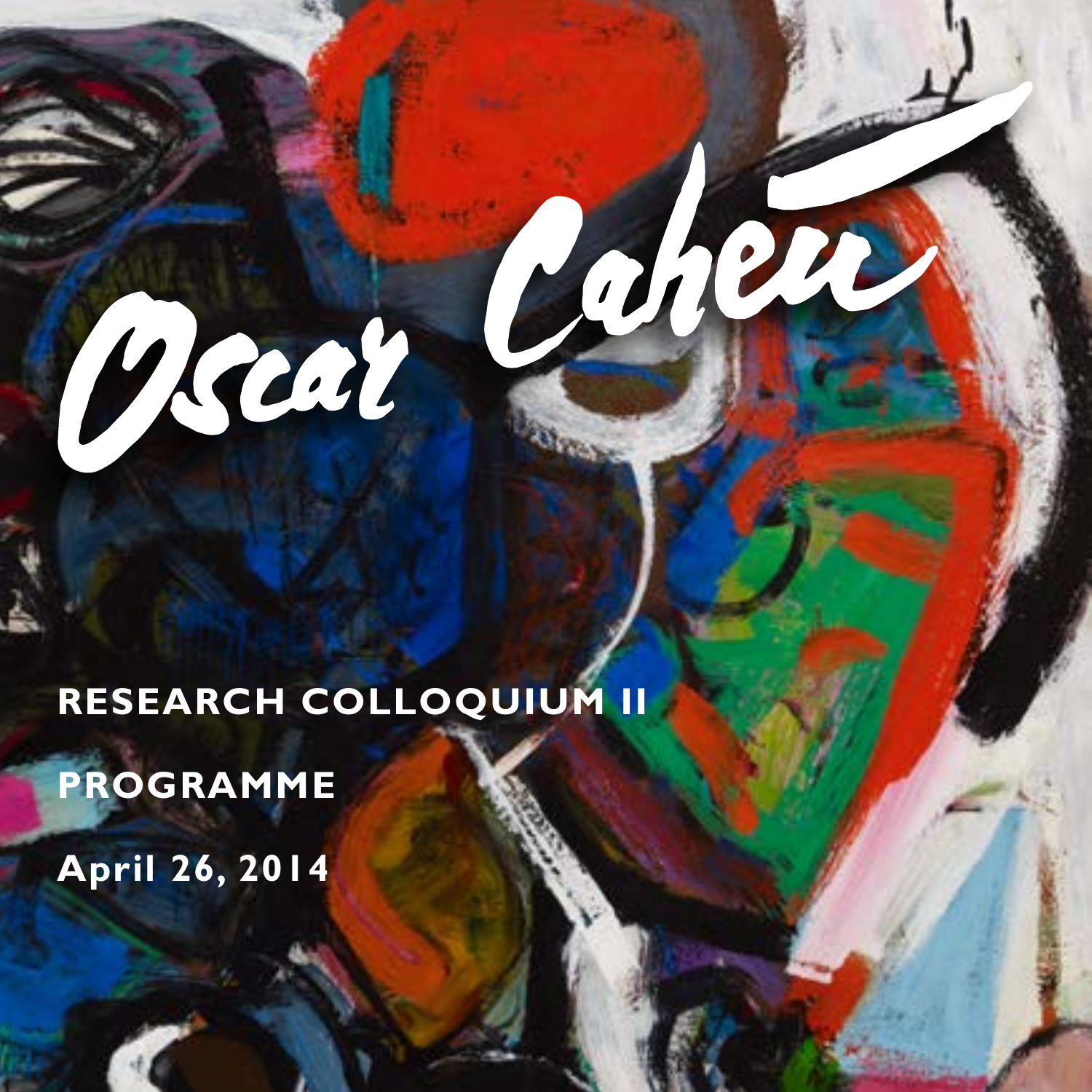#### 12:00 Doors open Opening remarks **The Art of the Ephemeral:** 12:15 Lunch and conversation Mass-Print Media's Impact 12:55 Michael Cahén, Jaleen Grove ...... on European Modernism 1:00 Sara Angel **Creativity Behind Barbed Wire**: The Lost Years of 1:30 Paula Draper Canadian Internment **A Crown of Thorns:**  2:00 Cy Strom Religious Iconography in the Art of Oscar Cahén 2:30 Break **Shapes, Colours, Feelings:**  Exploring Oscar Cahén With Children **In Oscar's Orbit:** 3:00 Bernadette Wycks The Early Work of Harold Town 3:15 Gerta Moray **Stimulating Minds:** 3:45 Jaleen Grove Oscar Cahén and Canadian Graphic Design, 1940-1956 4:15 Jessica Poon  $1, 1, 1, 1, 1, 1, 1$ **Oscar Cahén, Model Emigré:**  4:45 Jeffrey Spalding Identity and Nationhood in Canadian Art, 1940-1956 5:00 Tours and reception Closing remarks 6:00 Doors close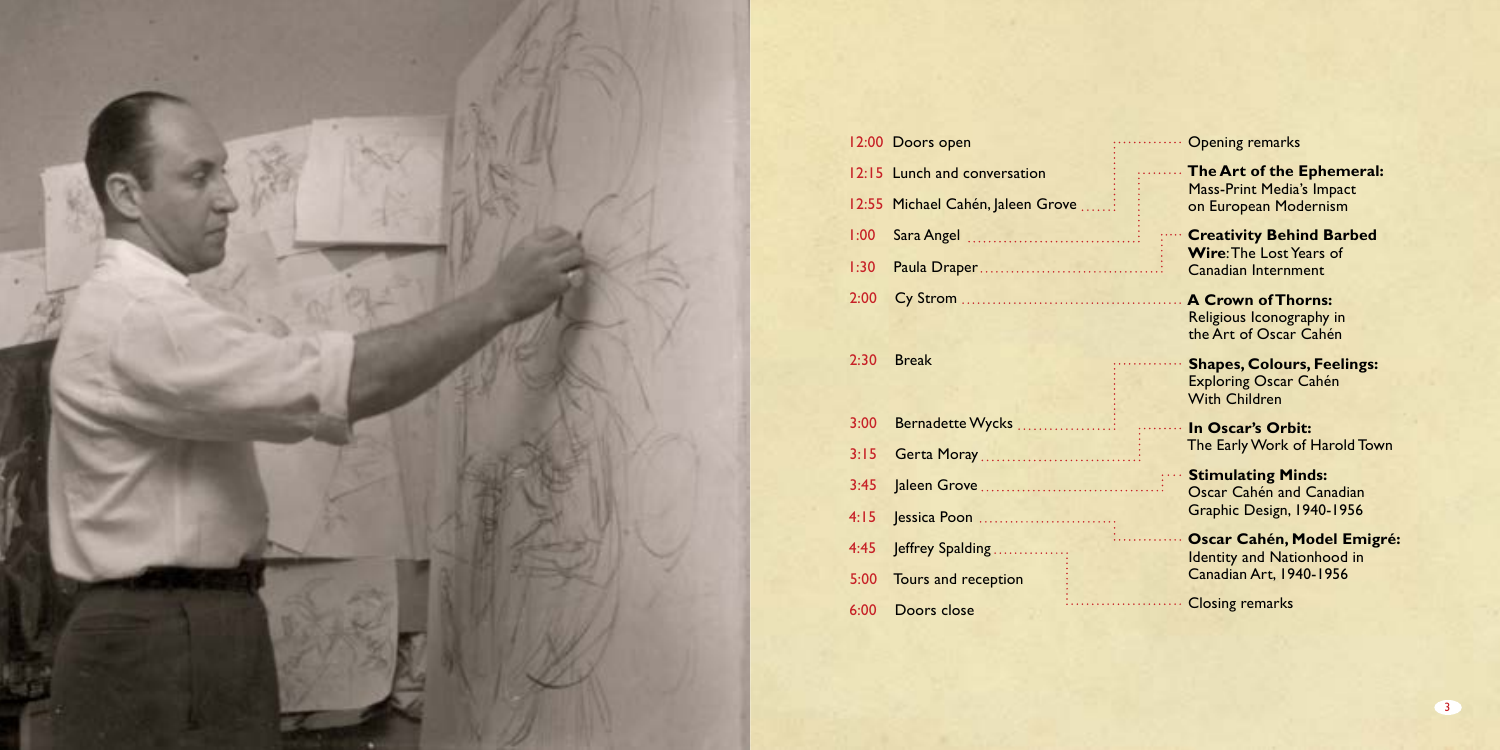

## **Sara Angel The Art of the Ephemeral:** Mass-Print Media's Impact on European Modernism

This presentation provides insight into the atmosphere in which Oscar Cahén came of age as an artist and illustrator. In the wake of the First World War, Europe saw an explosion in mass-print media as graphic design in the modern style gained widespread acceptance and application throughout France, Germany, Spain, and the Soviet Union. As the booming post-war economy established a greater need for visually compelling advertising, packaging, and publishing, innovations in printing technology, photography, and the emergence of the Bauhaus school and other similar academies of design, closed the gap between high and low culture.

Angel's presentation will address how the unprecedented deluge of illustrated newspapers, magazines and other mass-print media that appeared on European streets from 1925 to 1940 impacted artists including George Grosz, John Heartfield, Pablo Picasso, Josep Renau, El Lissitzky, and Max Ernst, and radically transformed the cultural landscape. Angel will discuss in more detail the print cultures of Dresden and Prague during the 1930s, when Oscar Cahén lived in those cities.

*Sara Angel holds a Trudeau Doctoral Scholarship and is a Ph.D. candidate at the University of Toronto. Also the founding director of the Art Canada Institute/Institut de l'art Canadien, dedicated to the education and promotion of Canadian art history, Angel has been a guest lecturer at Harvard University, the University of Toronto, Ryerson University, the Royal Ontario Museum, the*  Art Gallery of Ontario, and the National Gallery of Canada. She has published in the Journal for Canadian Art History, Leonardo: The Journal of the International Society for the Arts, Sciences and Technology, Maclean's, Canadian Art, The Walrus, *and* The Globe and Mail.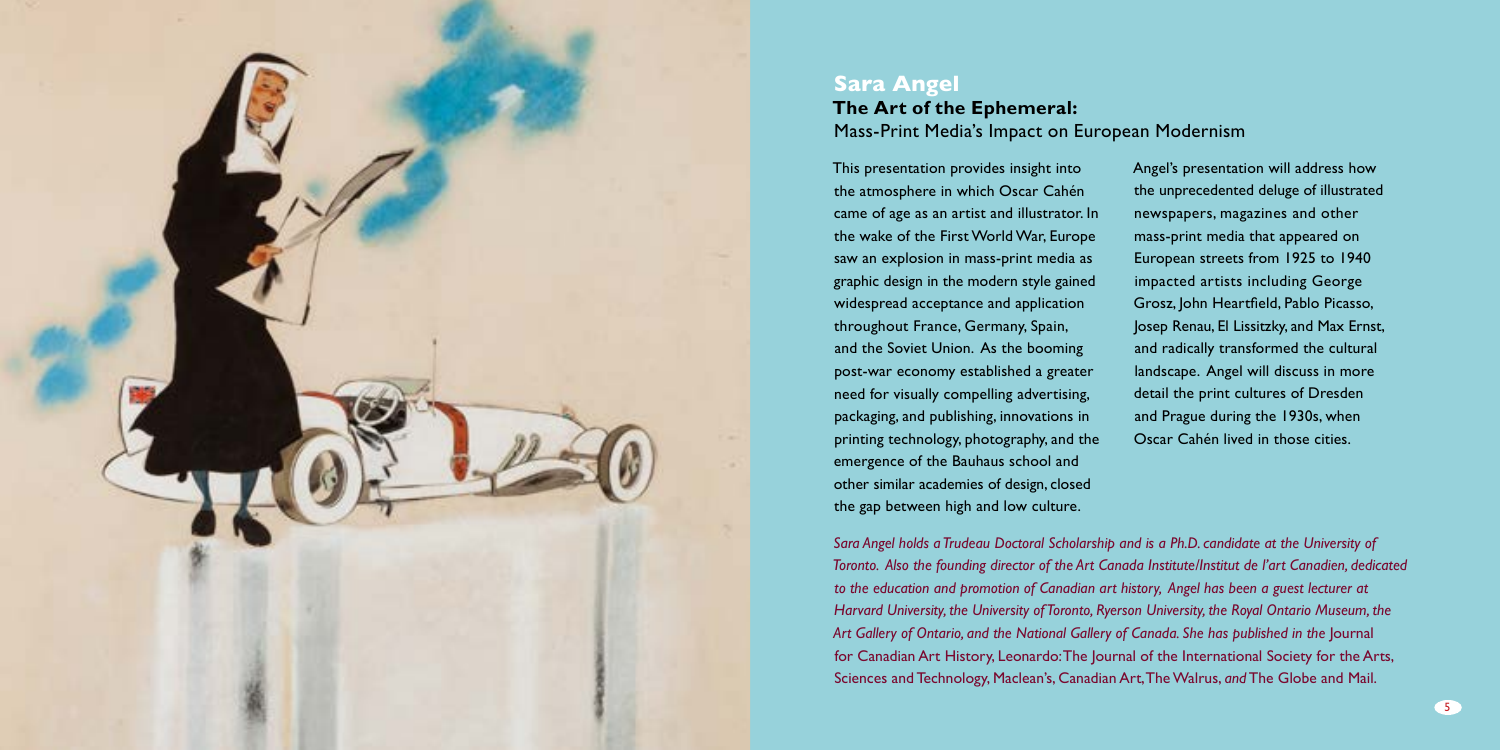

## **Paula J. Draper Creativity Behind Barbed Wire:**  The Lost Years of Canadian Internment

This talk will address the context of internment in the life of Oscar Cahén.

Between July 1940 and December 1944, some 2280 men, mostly Jewish refugees from Austria and Germany, were interned in Canada in camps spread between New Brunswick, Quebec and Ontario. They had been evacuated from Britain in the panic that followed Germany's push to the English Channel. Among them were teenagers and sixty year olds, orthodox Jews and Jews only by Nazi racial definition - including yeshiva students, businessmen, academics, labourers, scientists, and artists including twenty-four year old Oscar Cahén.

Cahén spent 18 months in internment, most of them in Camp N in Sherbrooke, Quebec where a military observer noted "strictness arbitrarily applied . . . rude and appalling language and indulgence in antisemitic remarks [which] are particularly objectionable". Yet camp life, despite its tedium and the petty tyrannies of the administration, was an educational experience on many levels. Many of the internees were still young men. They were thrown together with a remarkable collection of artists. intellectuals and political activists.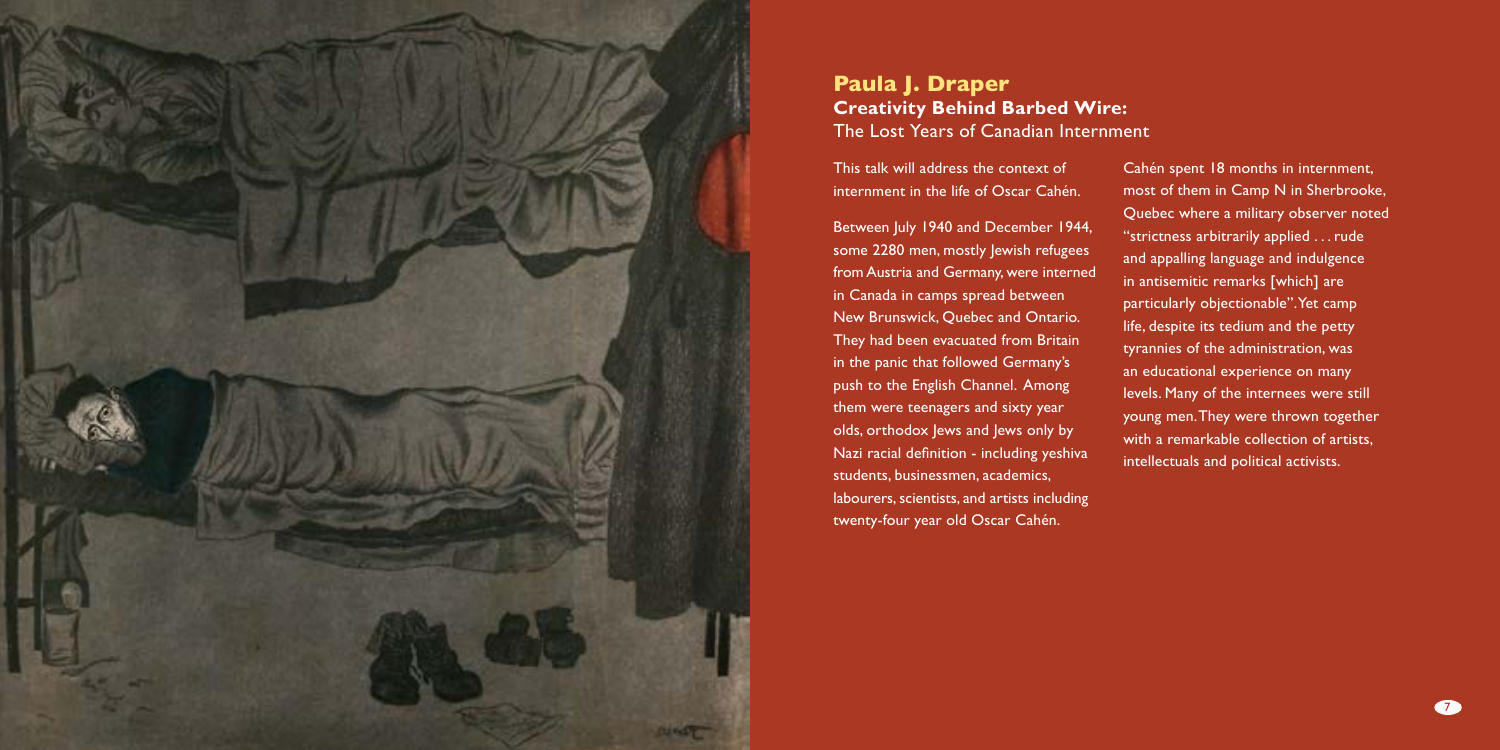#### Artists put on exhibitions, musicians performed concerts and major theatrical productions were staged in both English and German. There were music appreciation groups, debating clubs and newspapers. Internees spent endless hours playing chess and card games, writing diaries, poems and short stories. Politics were hotly debated, as was religion.

Religious observance was permitted and Jewish holidays were celebrated. Schools were organized and provided academic, religious and technical training. In Camp N alone there were seven different educational programs operating simultaneously. Formally and informally, internment was a learning experience.

*Dr. Paula Draper is an historian, writer, and consultant who specializes in memory history, the Holocaust, and Canadian Jewish history. She has taught at the Ontario Institute for Studies in Education, The University of Toronto, and York University, and served as Vice-President of the Association for Canadian Jewish Studies for nine years. Her doctoral thesis, "The Accidental Immigrants: Canada and the Interned Refugees" (U of T, 1983), told the story of German and Austrian Jewish refugees interned in Canada 1940 - 1944. Dr. Draper contributed the text to the 2012 website and exhibit* Enemy Aliens: The Internment of Jewish Refugees in Canada, 1940-1943*, which toured to Quebec in 2014.*

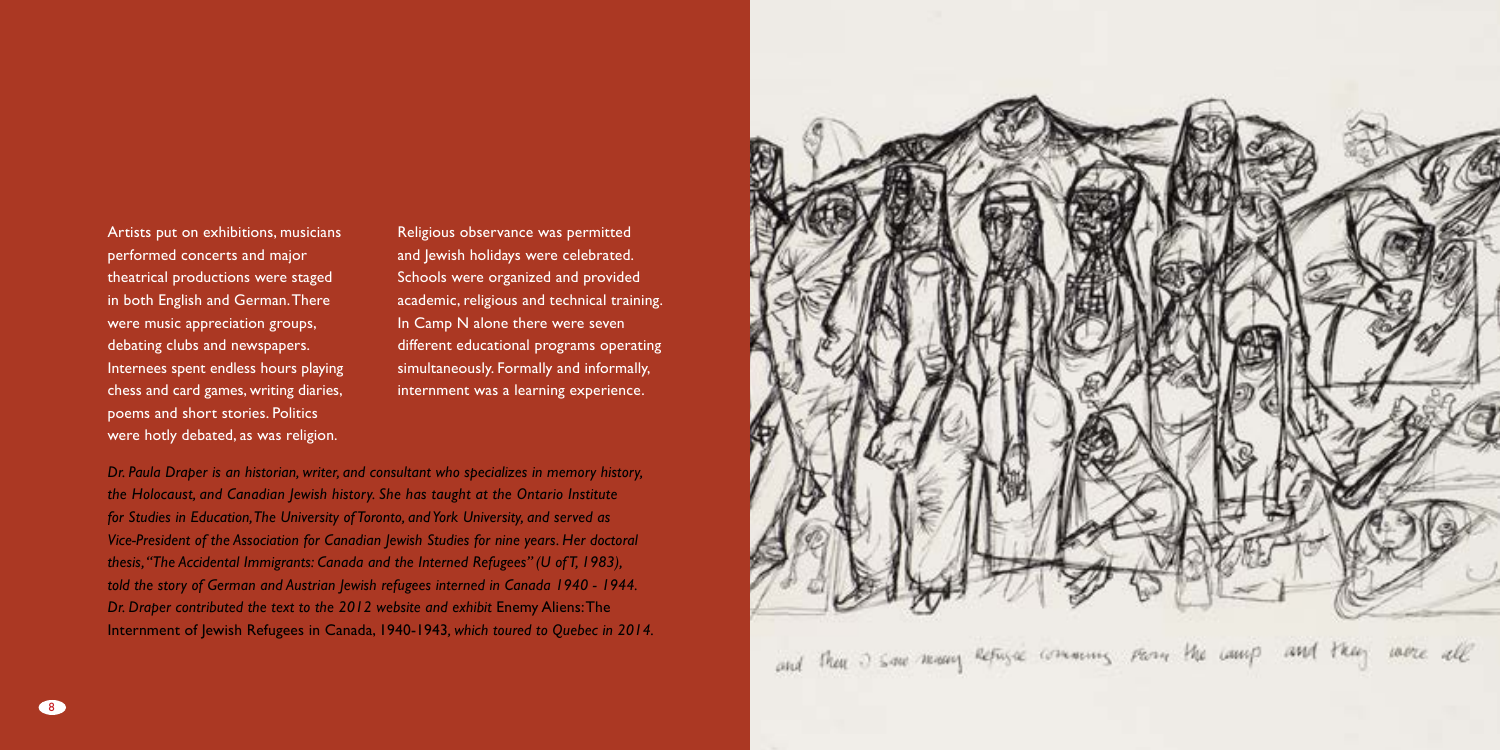

## **Cy Strom A Crown of Thorns:**  Religious Iconography in the Art of Oscar Cahén

The son of a secular Jewish father and a Christian mother, Oscar Cahén had his identity as a lew fixed by the Nazi experience in Europe and by his confinement in a Canadian refugee camp. Although Cahén apparently never practiced the Jewish religion, he married the daughter of a Montreal synagogue cantor.

Like many of his forebears and colleagues in the German Expressionist movement and abstract painting, Cahén saw a spiritual dimension in his art. Art director A.S. Furnival recalled: "He wanted to paint Christ on the cross and he had a very large collection of paintings on the subject. His favourites were early German . . . . " Cahén produced several graphic works and paintings portraying sufferers and worshippers. They include a

notable series of passion and crucifixion scenes, many of them focusing directly on the face of the suffering Christ. One of these, the powerful oil painting *Christus*, hung on Cahén's studio wall.

Notable among lewish artists who have created works of Christian iconography is Marc Chagall, whose crucifixion paintings, however, appear to be making a point almost entirely about his fellow Jews. And Oscar Cahén? Although it seems evident in Cahén's religious imagery that he acquired his conceptual apparatus via the New Testament or in a Christian cultural milieu and that he was influenced by artists such as the deeply Catholic Georges Rouault, still we have no reason to assume that Cahén thought of Christ's effigy as the Face of God. Rather, we may be able to identify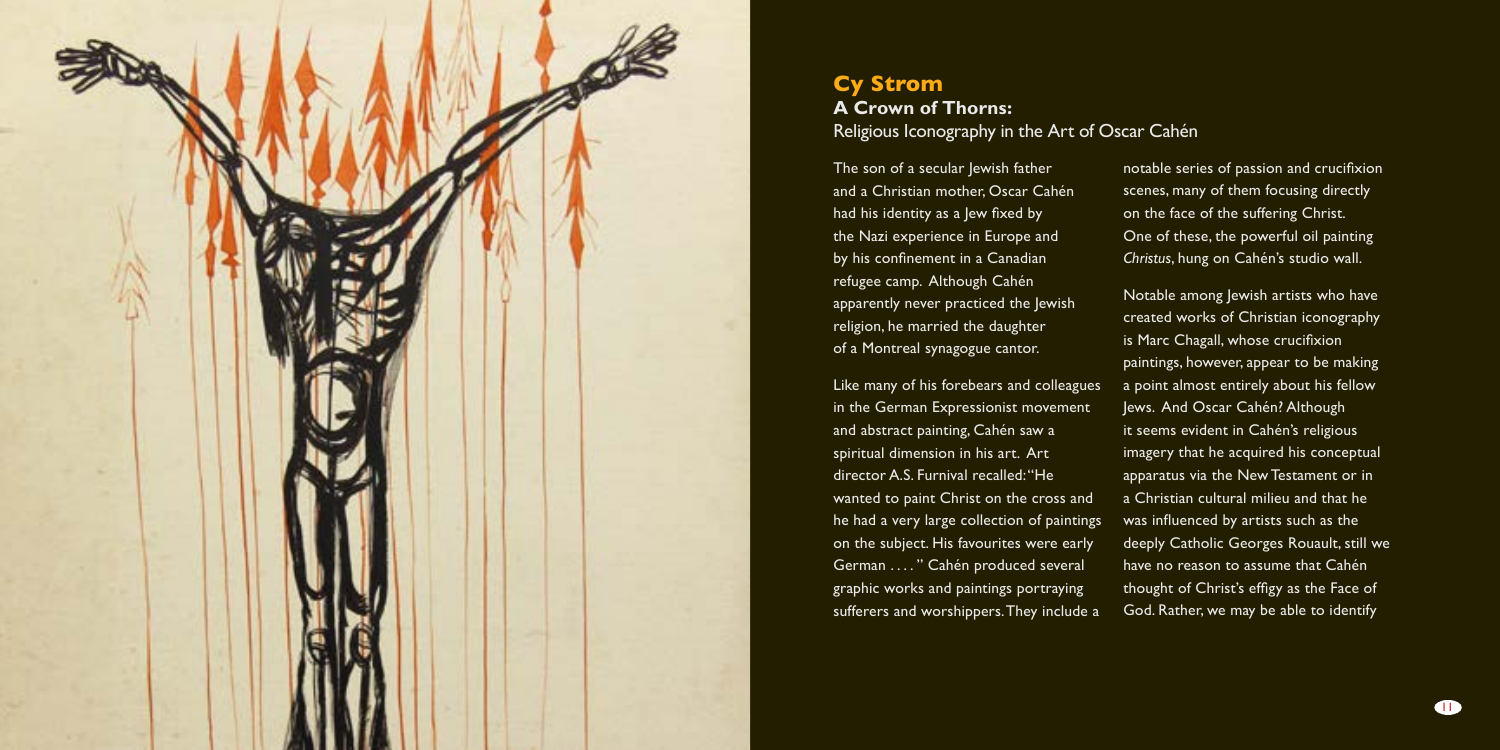

in these works the Jewish face of Christ. Fleeting, half-hidden signs and traces tempt us to track a complex identity for Cahén and to seek out Jewish as well as Christian meanings in his religious works.

Amidst the iconographic features in these works is another set of gestures, or signs – slashes, scythes, tufts and spikes. Cahén made widespread use of these in his representational religious works and often in other works, and he retained them in his abstract works. In his notebooks Cahén equates abstraction at times with the quest for a purer aestheticism; however, he also links abstraction with feeling and with

meaning – the meanings that the artist instills in the work and the meanings that the work impresses upon the observer. In that light we may be able to see these slashes and other gestural signs evolving into a repertoire of glyphs that reassemble into elusive images awaiting interpretation: floral, zoomorphic, plantlike or anthropomorphic; at once creatures and chimeras, material and immaterial. As signs, these gestures of pen and brush are polysemous. As identifiers, they are unstable, fixed as half-recognized images and at the same time un-fixed  $-$  as open to interpretation as Oscar Cahén's religious imagery, and perhaps his own identity.

*Cy Strom has a BA from the University of Toronto and MA and MPhil degrees from Columbia University in European history of the 16th and 17th centuries. He works as an editor and has published in academic and other areas. He has interests and some expertise in painting and the graphic arts, in cultural studies, and in modern and ancient languages and literatures. He is intrigued by Oscar Cahén's iconography and the cultural associations it evokes.*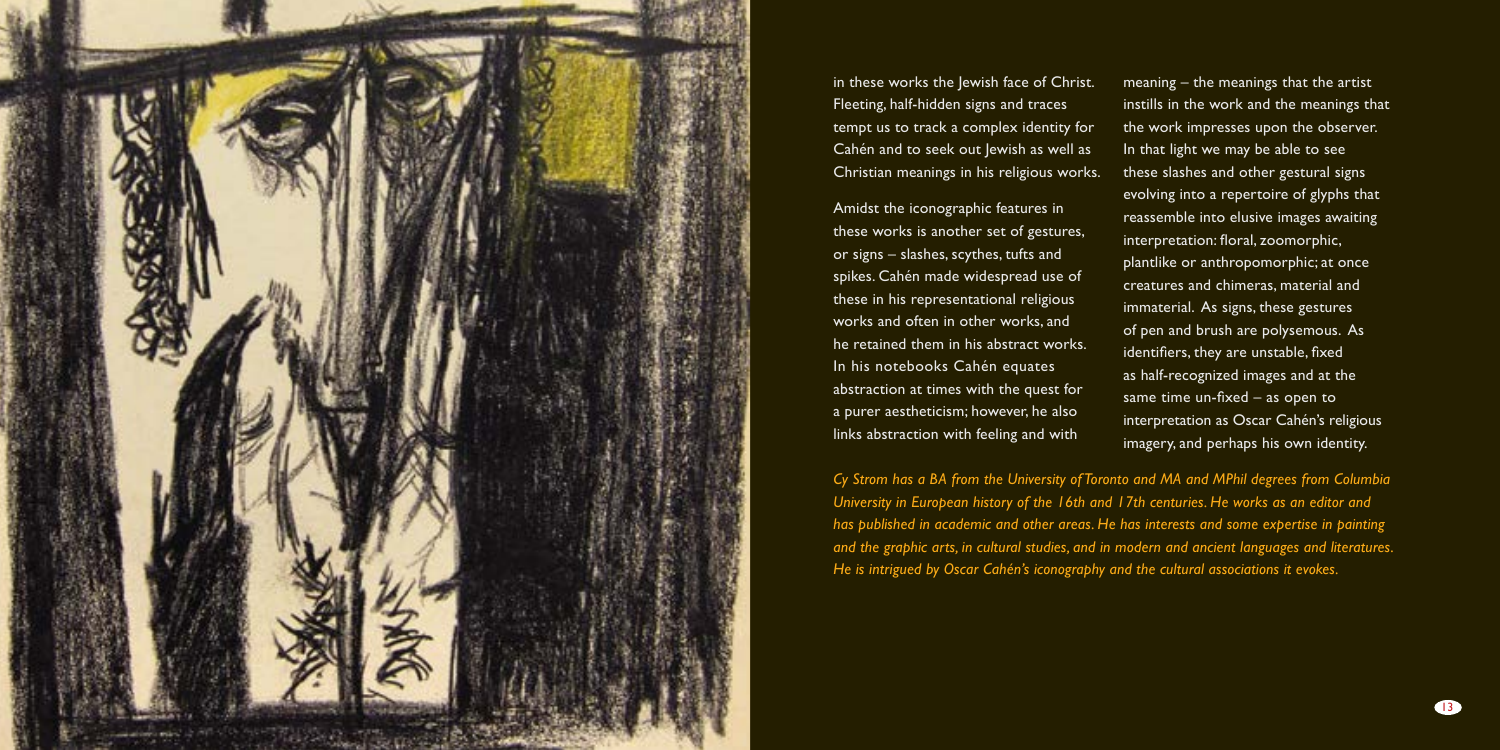

## **Bernadette Wycks Shapes, Colours, Feelings:**  Exploring Oscar Cahén With Children

In the Walnut Studios Blank Canvases Program, Toronto artist educators explored the abstract expressionist paintings of Oscar Cahén in Toronto Public Schools, during the fall and winter of 2013/14. Inspired by Cahén's courage in living his unique life to the fullest, students were introduced to

the idea of abstract thinking, by playing and learning in workshops focused on shape, colour theory and composition. The talk will share images and stories of how children used colour and shape as a way to express feelings, and describe personal views in abstract ways.

*A graduate of Emily Carr University, Bernadette Wycks has been immersed in the world where social change meets art through education, festivals and large-scale puppetry for over ten years. Wycks has recently facilitated art and theatre programs, field trips and shows – and worked as Program Manager – at ArtHeart Community Art Centre in Regent Park, Creative Works Studio in Riverdale, Clay & Paper Theatre in Dufferin Grove Park, and Harbourfront Centre. She is currently an artist educator at Walnut Studios in Toronto.*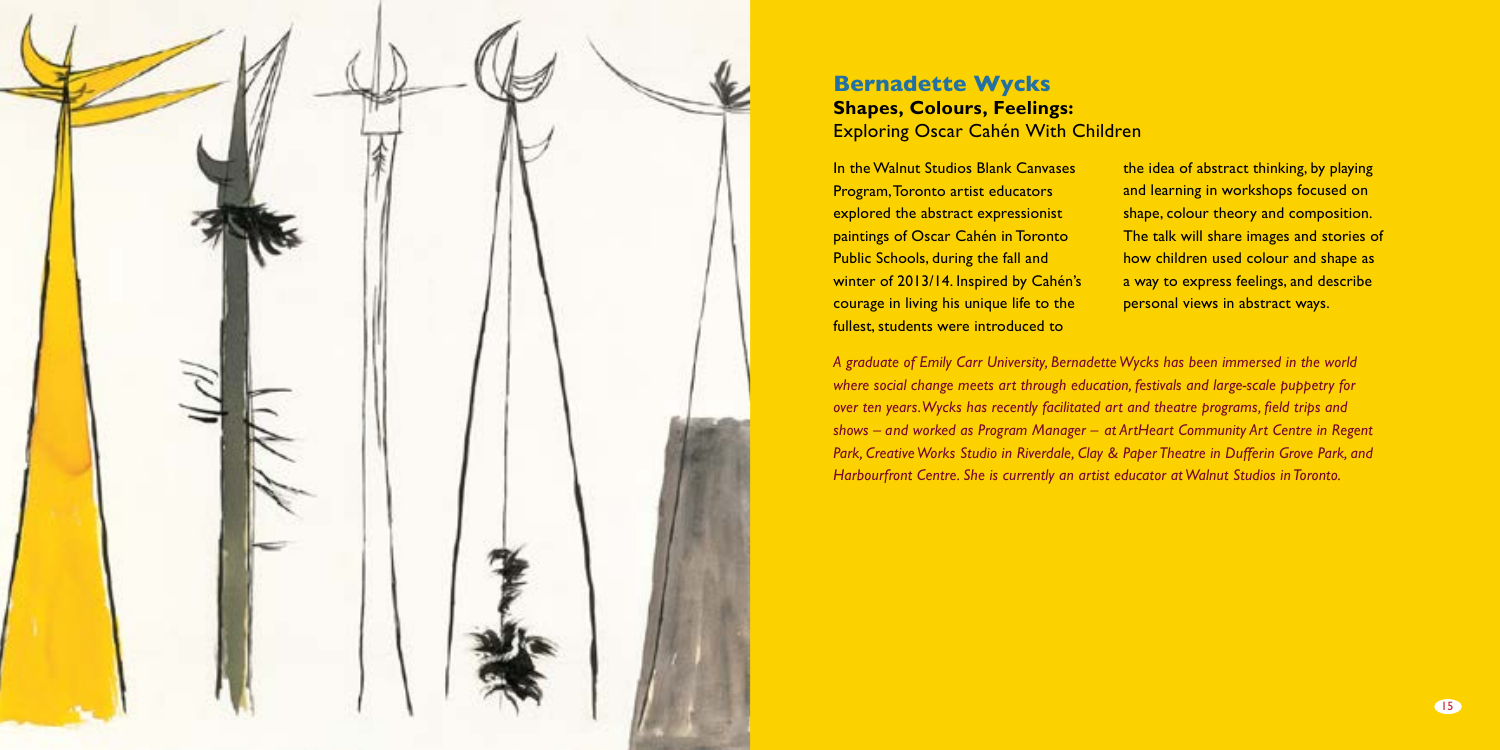

## **Gerta Moray In Oscar's Orbit:**  The Early Work of Harold Town

In the 1950s, an intense interaction emerged between Painters Eleven members Oscar Cahén and Harold Town, as they experimented with graphic media and new themes. The senior by eight years, one can imagine the magnetism that Cahén must have exerted on his younger colleague at the time of their meeting in 1947. Cahén was a consummate figurative draftsman, highly acclaimed in the field of illustration, where he and Town competed for the same clientele. An immigrant, Cahén also brought with him European training and experience, and an acquaintance with pre-World War II European abstraction.

Cahén's intellectualism and expressed contempt for the conservatism of

Canada's art circles would have reinforced Town's similar attitudes and encouraged his search for wider horizons in art. Both men admired the graphic arts of Japan and China and acknowledged the spell of Picasso. Within Painters Eleven a distinct sub-group formed that comprised Cahén, Town, Walter Yarwood and Kaz Nakamura. They met frequently through work and at the home of another European-trained artist, Albert Franck. Soon after the first Painters Eleven group show in February 1954, Cahén, Town and Nakamura held their own threeperson show, Drawings and Graphics 1947-1954, at the Eglinton Gallery.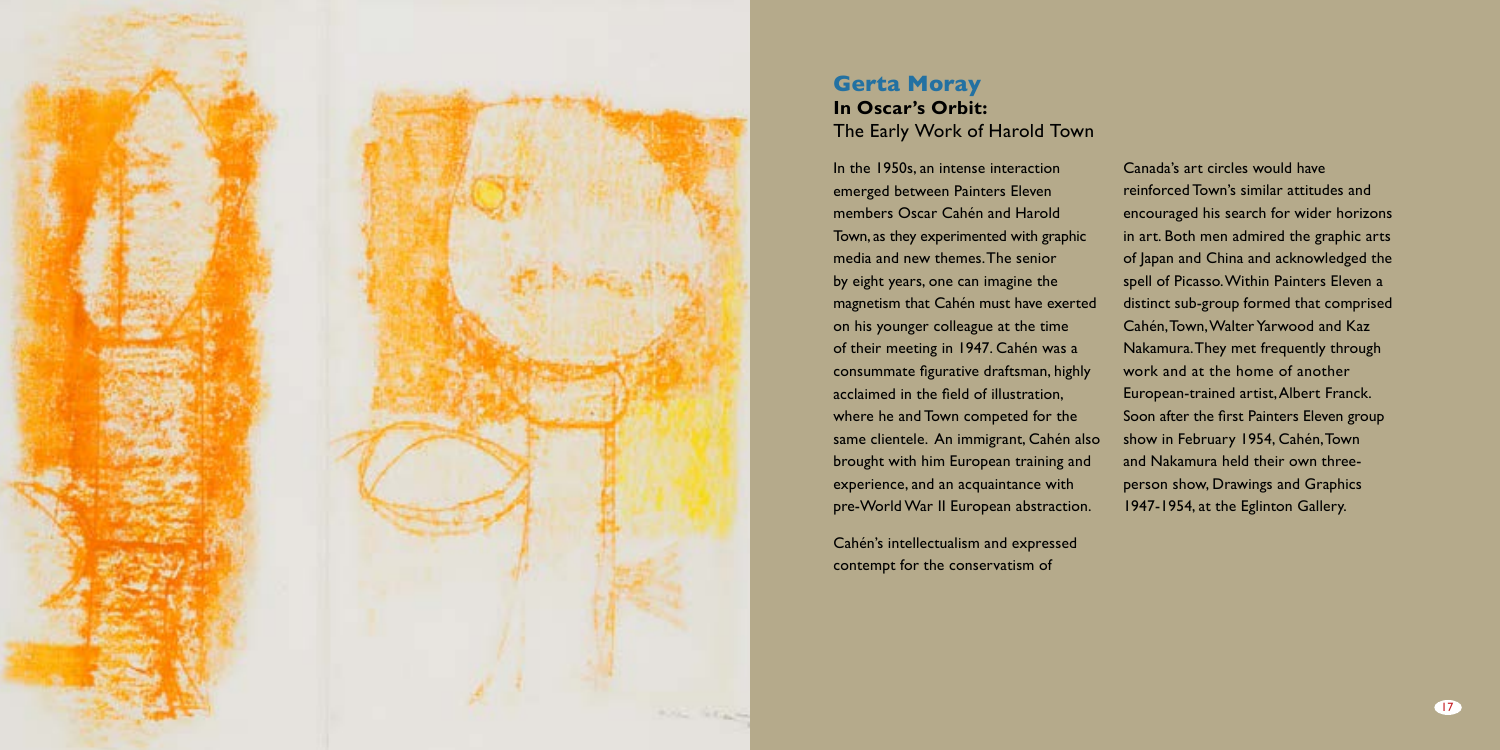Cahén and Town began an exciting interaction in experimental graphic work in 1952-53, when Cahén furnished Town with a press and both made prints on the same stone. Cahén also introduced Town to the use of resist to create transparent layers when working with water colour and ink. Together they confronted the problem of combining abstract line drawing with broader colour areas.

In oil painting their styles remained highly distinct, as Town pursued active cursive lines as the vectors of his compositions, and Cahén pushed his idiosyncratic colour palette to ever greater intensity.

Cahén explored mainly the symbolism of organic forms, while Town was intent on urban and mechanical themes. Yet an increasing osmosis was occurring by 1954-5, as Town learned from Cahén's colour planes and Cahén tested out Town's kinetic and entropic premises.

Despite Cahén's untimely death in 1956, his legacy for Town was enduring. His example of independence from the dominant art trends of the USA, and the high value he set on the graphic arts as parallel media for experiment, set a pattern that Town followed for the rest of his career.

*Gerta Moray is Professor Emerita at the University of Guelph. She holds an M.A. in History (Oxford), a Postgraduate Diploma in Art History (Courtauld), and a Ph.D. (Toronto). Her publications include a the award-winning* Unsettling Encounters: First Nations Imagery in the Art of Emily Carr, *(UBC Press and University of Washington Press, 2006) and numerous articles in journals, monographs and exhibition catalogues, on artists including Emily Carr, Suzy Lake, Mary Pratt, Mary Kavanagh, Natalka Husar and Margaret Priest.*

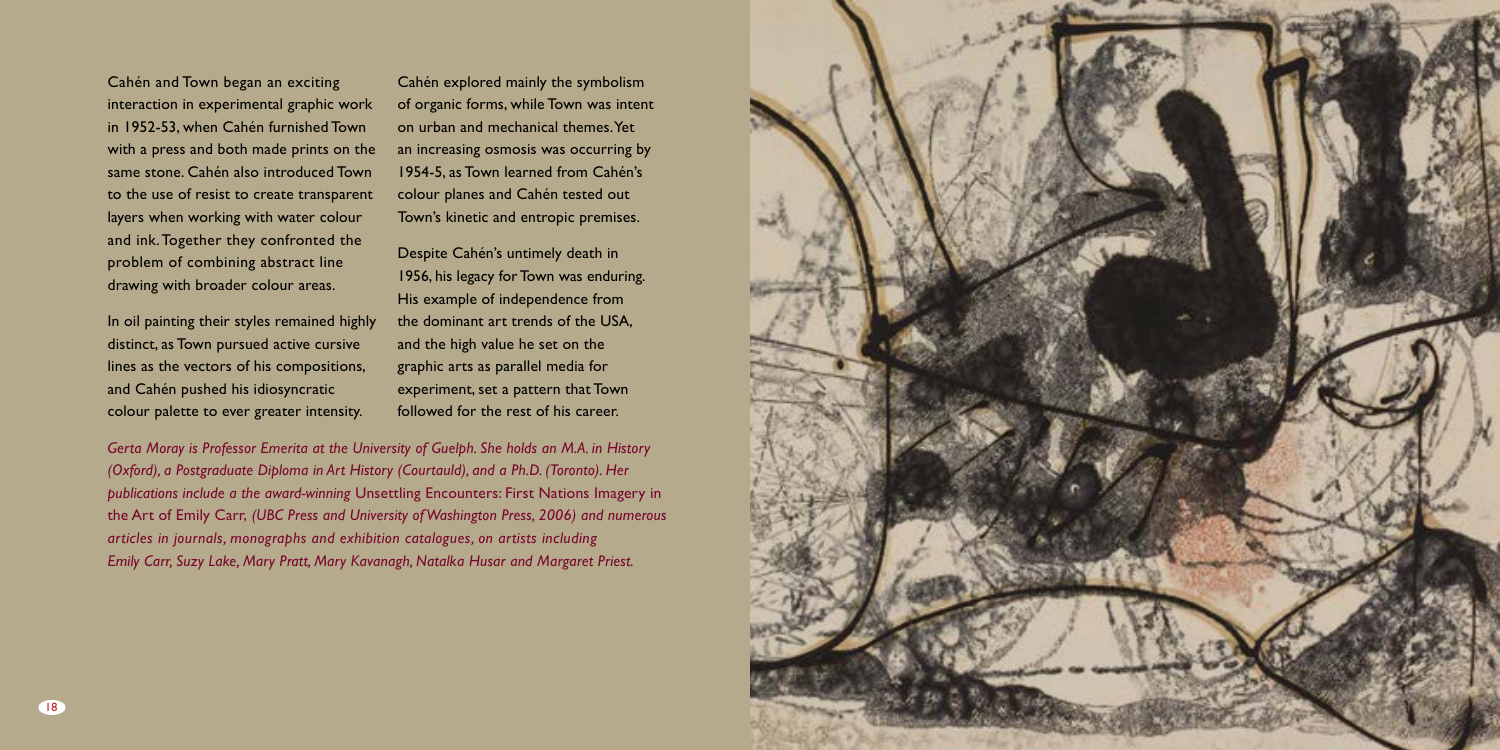

#### **Jaleen Grove Stimulating Minds:**  Oscar Cahén and Canadian Graphic Design, 1940-1956

Using primary sources, and examples of styles, techniques, and concepts that were new to North Americans, my presentation documents Oscar Cahén's reception among his peers in the design and publishing community and among the public.

Before he came to Canada in 1940, Cahén had been producing and exhibiting paintings and illustrations for several years, and he had taught at the prestigious Rotter School of Graphic Art in Prague. He was also well traveled, having lived or stayed in Copenhagen, Stockholm, Prague, Paris, Berlin, Dresden, London, and places in Italy; and he had studied in at least three of those cites.

In Canada, Cahén had an immediate personal impact on the graphic arts scenes of Montreal and Toronto— and vicariously across the country as people saw his work on the covers of *The Standard*, *Magazine Digest*, *Maclean's*, and other national periodicals. He worked only about three years for employers such Rapid, Grip and Batten, where he was highest paid staff artist, before relying solely on freelance for his family's livelihood. When the Toronto Art Directors Club began giving annual awards in 1949, Cahén was a steady winner.

Canadian design critics and professionals were receptive to Cahén's innovations but many Canadian magazine consumers initially felt his work was inexcusably "grotesque" and "surreal." I discuss why, in this period, art directors and publishers were willing to risk offending their audience, and I examine the range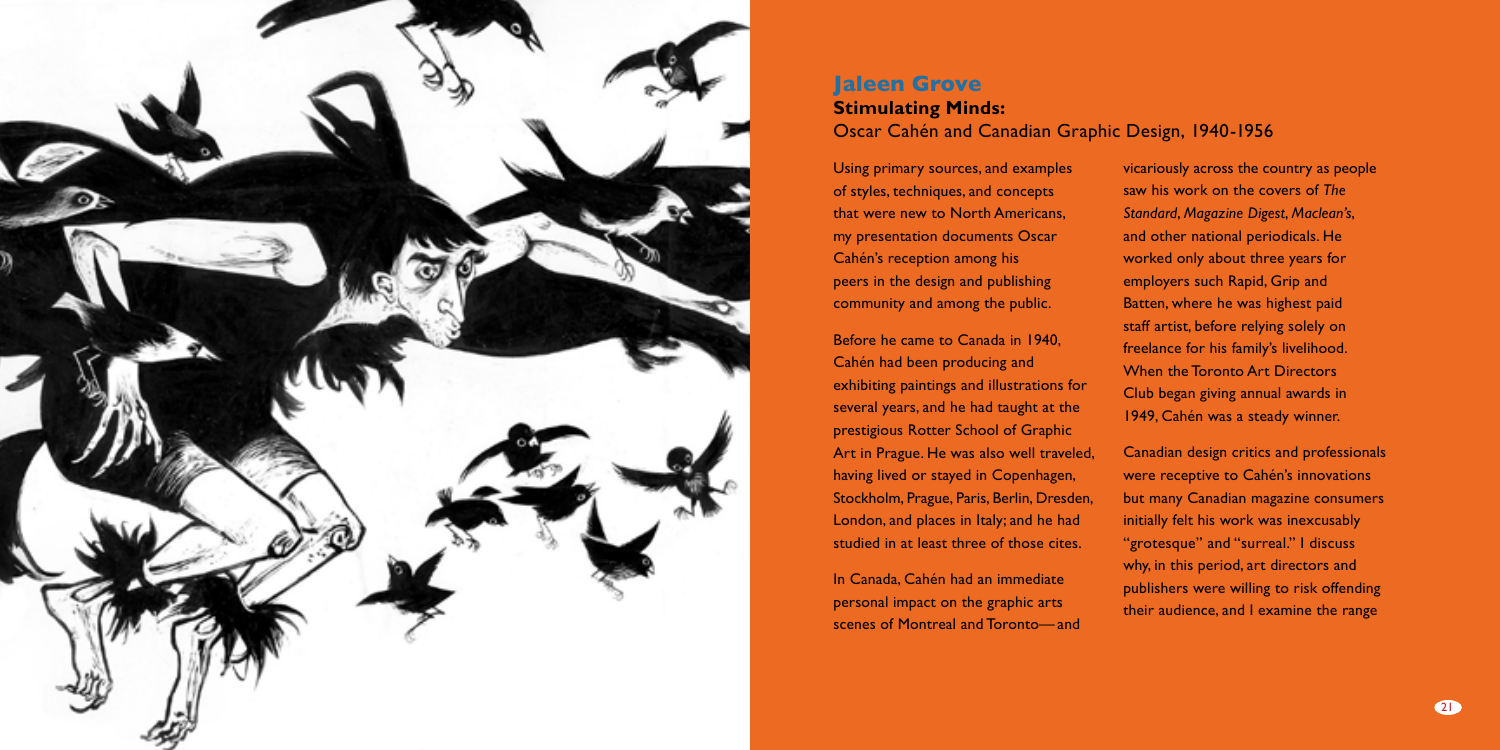of subjects Cahén was typically asked to illustrate. My survey of Cahén's illustration finds that not only did he represent an alternative to American standards just as the Massey Commission was being planned, composed, and released, he was adept at handling multicultural subjects at a time when

publishers were reaching out to the ethnic diversity of Canada. I suggest that Oscar Cahén played a seminal role not just in expanding the range of acceptable expression in Canadian visual culture, but also in expanding the inclusivity and acceptability of social diversity.

*A practicing artist with a BFA (Emily Carr University 1999), and an MA in Communication and Culture (Ryerson and York 2006), Jaleen Grove has published several articles and monographs on illustrators and illustration. The recipient of a SSHRC Doctoral Fellowship in support of her dissertation on Canadian illustrators, Grove has just completed her Ph.D. in Art History and Criticism (State University of New York at Stony Brook). Grove is Assistant Editor for the* Journal of Illustration*, and for the forthcoming* A History of Illustration*. She became Scholar in Residence for the Visual Literacy Foundation of Canada in 2013.*



 $22$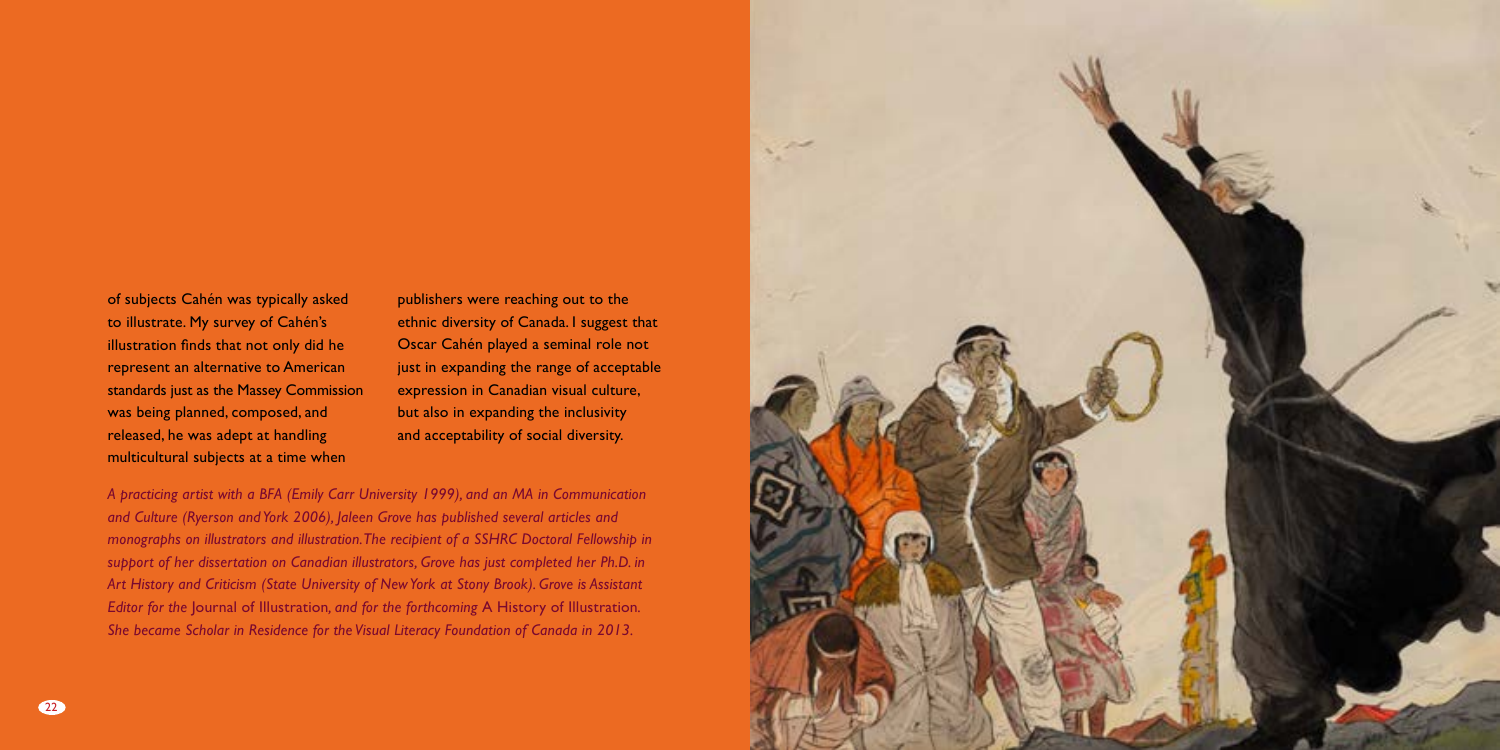

#### **Jessica Poon Oscar Cahén, Model Emigré:**  Identity and Nationhood in Canadian Art, 1940-1956

For Canadian art critics and writers in the 1940s and 1950s, Oscar Cahén was a model emigré. The Danish-born, German-Jewish artist who arrived in Canada in 1940 as a prisoner of war, attained refugee status shortly after, and gained citizenship six years later was often credited by contemporary critics as a pioneer of Canadian illustration as well as Canadian abstract painting. It was Cahén who, during an urgent, critical moment for Canadian national and cultural identity in the face of mounting influences from American publications and other mass-media, provided a unique aesthetic style for Canada to claim as its own.

Yet there was also a strategic evasiveness, among such authors as Donald Buchanan and Pearl McCarthy,

regarding Cahén's own identity as a German-Jewish refugee and his traumatic path through enemy alien internment camps to become one of Canada's leading illustrators. An awareness of the presence of anti-German as well as antisemitic sentiment in postwar Canada almost certainly plagued critics who were not only keen to claim Cahén as the embodiment of Canadian artistic excellence but also apprehensive about the role of an immigrant in fostering a shared national identity. This ambivalence towards the successful artist's ethnic and cultural identity complicates Cahén's recognition as a Canadian talent, and reveals the complexities surrounding the issue of Canadian sovereignty and nationhood during the years immediately following World War II.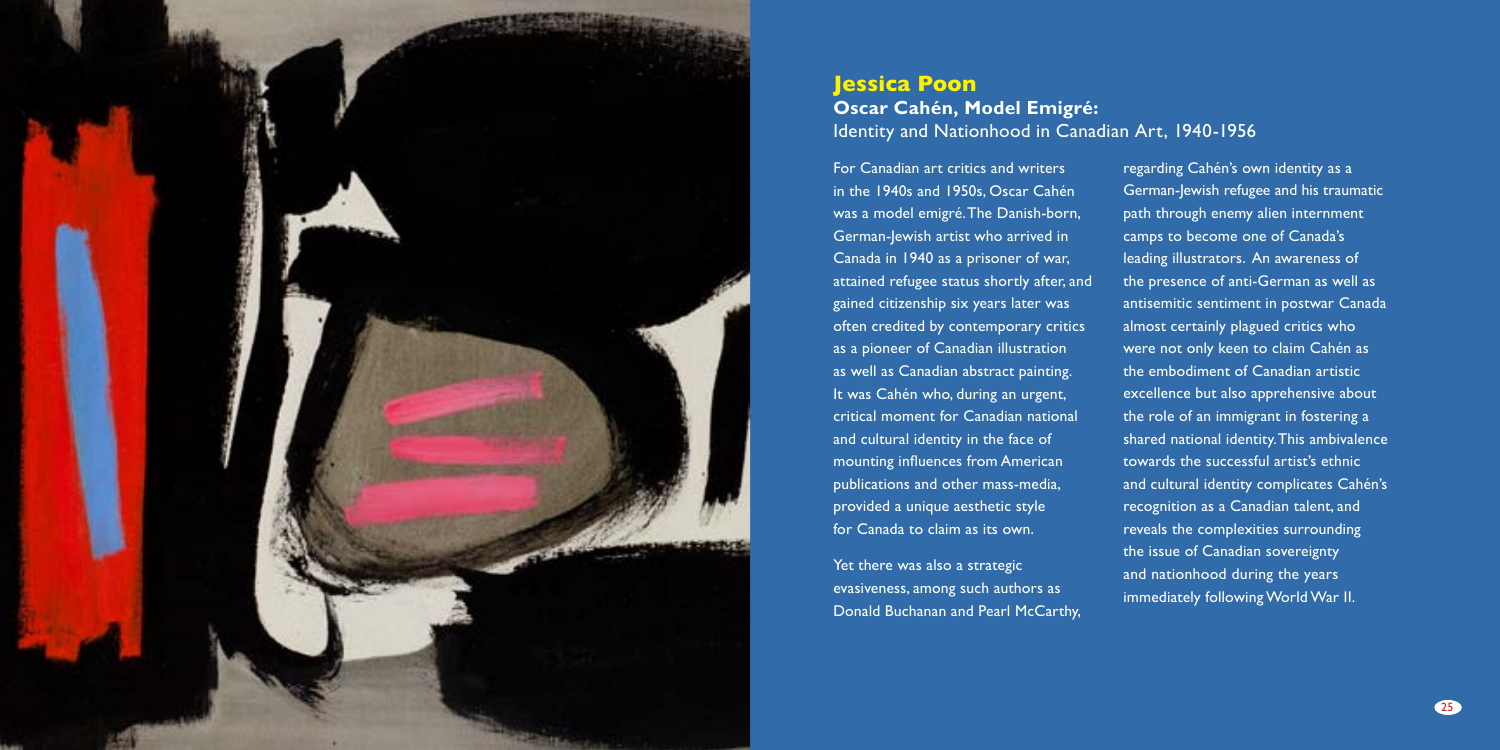This presentation will investigate how Oscar Cahén's rise to success from his position as an emigré makes visible the ambiguities regarding Canadian cultural identity during and after the war. What Cahén's fellow refugee Eric Koch calls "Canada's relaxed attitude toward its nationhood" (Koch 258) I will elucidate further as an atmosphere of uncertainty and a process of transition from the colonial and regional toward the modern and cosmopolitan. I argue  $\overline{\text{that the}}$  enthusiastic affirmation of Cahén's identity as a Canadian artist is indicative of broader transformations of the definition of Canadian nationalism not only in art and culture, as marked by government initiatives like the Massey Report, but also in politics and foreign

relations, evident in Canada's involvement in the United Nations. Propelling Canada's artistic nationalism out of the regionalist geographies of landscape and into the international aesthetics of abstraction, and launching its illustration out of the shadow of America's presence in media, Cahén's ground-breaking works contributed in no small way to the shifting of Canadian identity.

This presentation will confront, for the first time. Canada's ambivalence towards Oscar Cahén's cultural identity, his emigré status, and his European background in order to locate the significance of this unique artist and his role in the postwar reformation of ideas about Canadian nationhood, identity, and art.

*Jessica Poon is a Ph.D. candidate at the University of British Columbia Department of Art History, Visual Art, and Theory, and is completing her dissertation on the Painters Eleven and Postwar Canadian Abstraction as a Killam Doctoral Fellow. She earned a BA in Art History at Barnard College, Columbia University.*

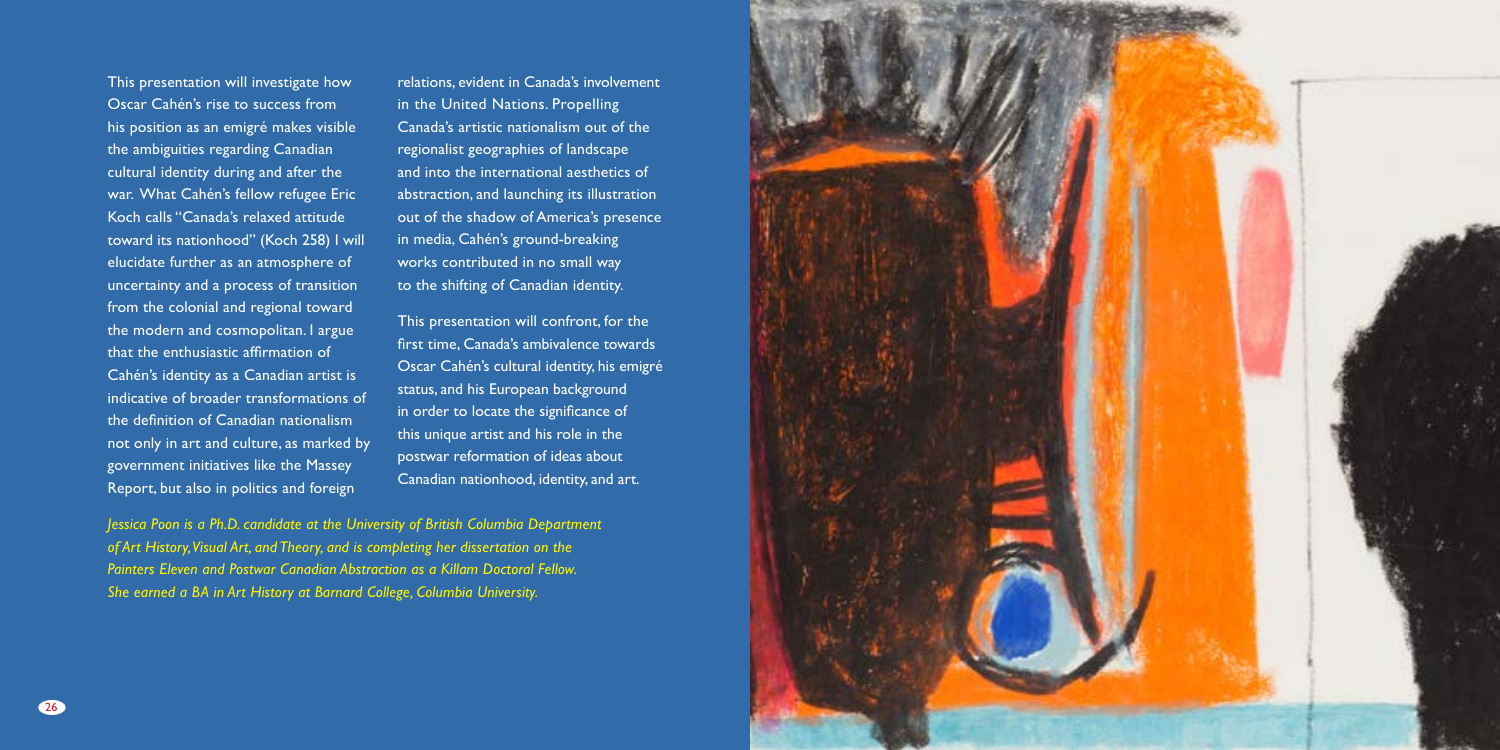

#### **Jeffrey Spalding Closing Remarks**

Jeffrey Spalding is an artist, educator, author and museum professional. He has taught at Nova Scotia College of Art and Design, Banff Centre, University of Lethbridge, Florida State University and York University among others. Since the 1970s he has held senior positions as curator and director of major art museums including Glenbow Museum, Art Gallery of Nova Scotia, University of Lethbridge and Appleton Museum of Art (Florida).

Spalding has originated over 200 exhibitions of modern and contemporary art, many with publications, including on Christopher Pratt (National Gallery of Canada), Max Ernst (Phoenix Art Museum), Jean Paul Riopelle (Montreal Museum of Fine Art and The Hermitage). Spalding also writes a regular column for *Galleries West* magazine, and he is Artistic Director and Chief Curator of the new Contemporary Calgary.

There, he is currently organizing exhibitions for artist John Clark (1943-1989)(summer 2014), and painter Kim Dorland (October 2014).

Jeffrey Spalding's own art has been collected by the principal art museums across Canada. He made important contributions to the early history of video and conceptual art and was identified as one of the principal forces behind the resurgence of new image painting in the mid-1970s and romantic landscape painting in the 1980s. Spalding also served as President of the Royal Academy of Arts. In recognition of his contributions he was presented with the Alberta College of Art and Design Board of Governors Award of Excellence, and received the Order of Canada in 2007, and the Queen Elizabeth II Diamond Jubilee Medal in 2013.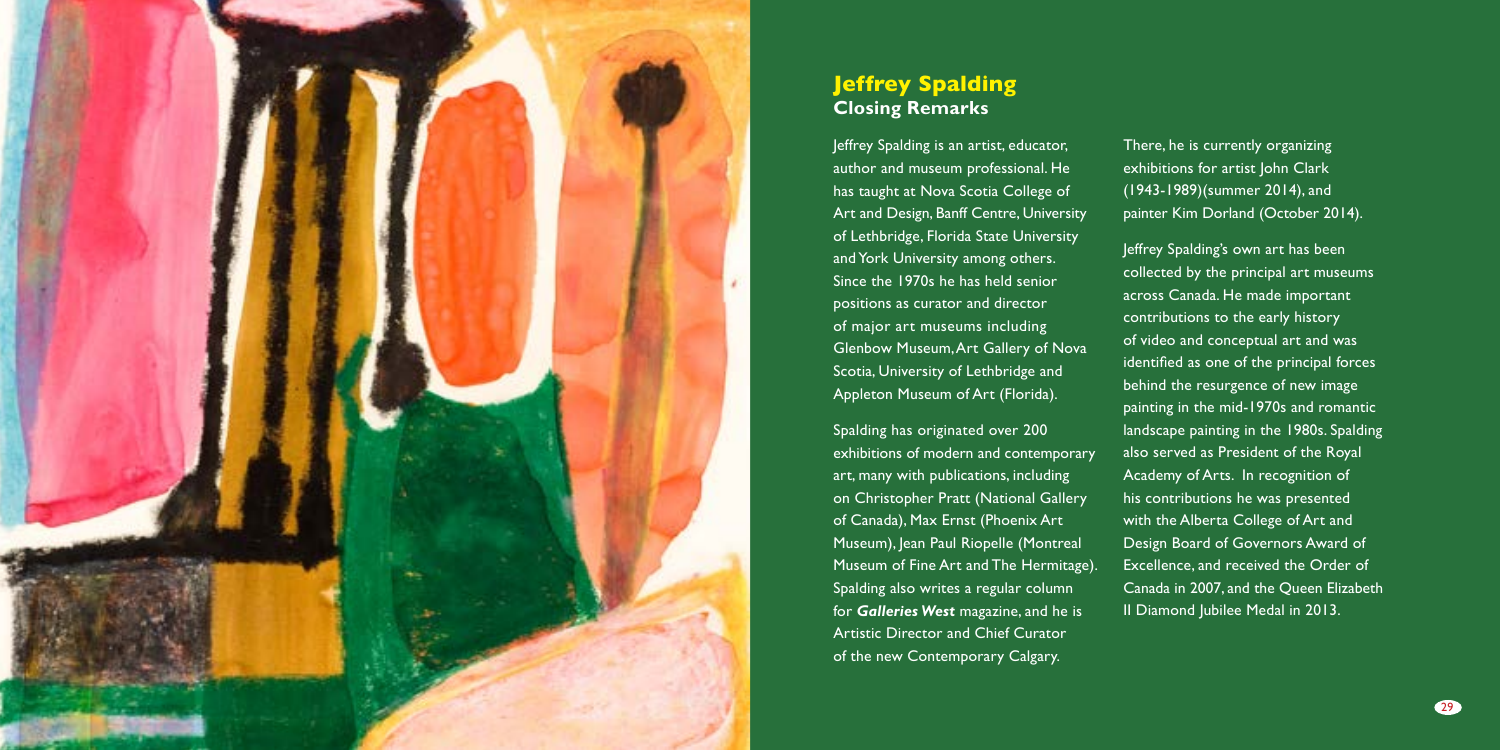# **Images**

- **The Wave Traumoeba** (FAO 036) [detail], oil on canvas, 1956. Private Collection.
- 2<sup>0</sup> ··· Photo of Oscar Cahén, ca. 1951. The Cahén Archives.
- 4 ••• Untitled (IMM 084) [detail], watercolour and gouache, 1939. The Cahén Archives.
- 6 ••• Illustration (IG 1136) [detail], for "Mail," *Maclean's*, mechanical print, 1950. The Cahén Archives.
- 9<sup>9</sup> ··· Refugees (GFA 081) [detail], ink on illustration board, ca. 1950. Private Collection.
- 10 ··· Crucifixion (GFA 1144) [detail], watercolour and ink, ca. 1948. The Cahén Archives.
- 12 ••• Untitled (GFA 302) [detail], oil pastel or litho crayon on paper, ca. 1948. The Cahen Archives.
- 14 ••• Untitled (FAMM 030) [detail], ink and watercolour on illustration board, ca. 1951. Private Collection.
- 16<sup>o</sup> ··· Untitled (GFA 093) [detail], monotype, ca. 1953. Private Collection.
- 19<sup>3</sup> ··· Untitled (FAMM 262) [detail], gouache, ink, monoprint, ca. 1954. Collection of The British Museum.
- Illustration (IG 509A) [detail], for "A Cage for the Birdman," ink, *Maclean's*, 1954. The Cahén Archives.  $(20)$  .
- Illustration (IMM 454) [detail], for "Hayaqwus and the Cross," ink, *Weekend*, 1951. Private Collection.  $23$   $\cdots$
- 24<sup>3</sup> ••• Untitled (FAO 384) [detail], oil on canvas, 1955. Private Collection.
- <sup>27</sup> … Untitled (GFA 053) [detail], mixed media on paper, ca. 1953. The Cahén Archives.
- 28 ••• Untitled (FAO 022) [detail], mixed media on paper, 1951. Private Collection.
- <sup>31</sup> ••• Illustration (IWC 142) [detail], watercolour and ink, for cover of *Maclean's*, 1952. The Cahén Archives.
- **Illustration [detail], for cover of** *The Standard***, mechanical print, 1948. The Cahén Archives.**  $32 \cdot$

The Cahén Colloquium has been sponsored by:



THE CAHÉN ARCHIVESTM/MC ray Caheu

resource@cahen.net